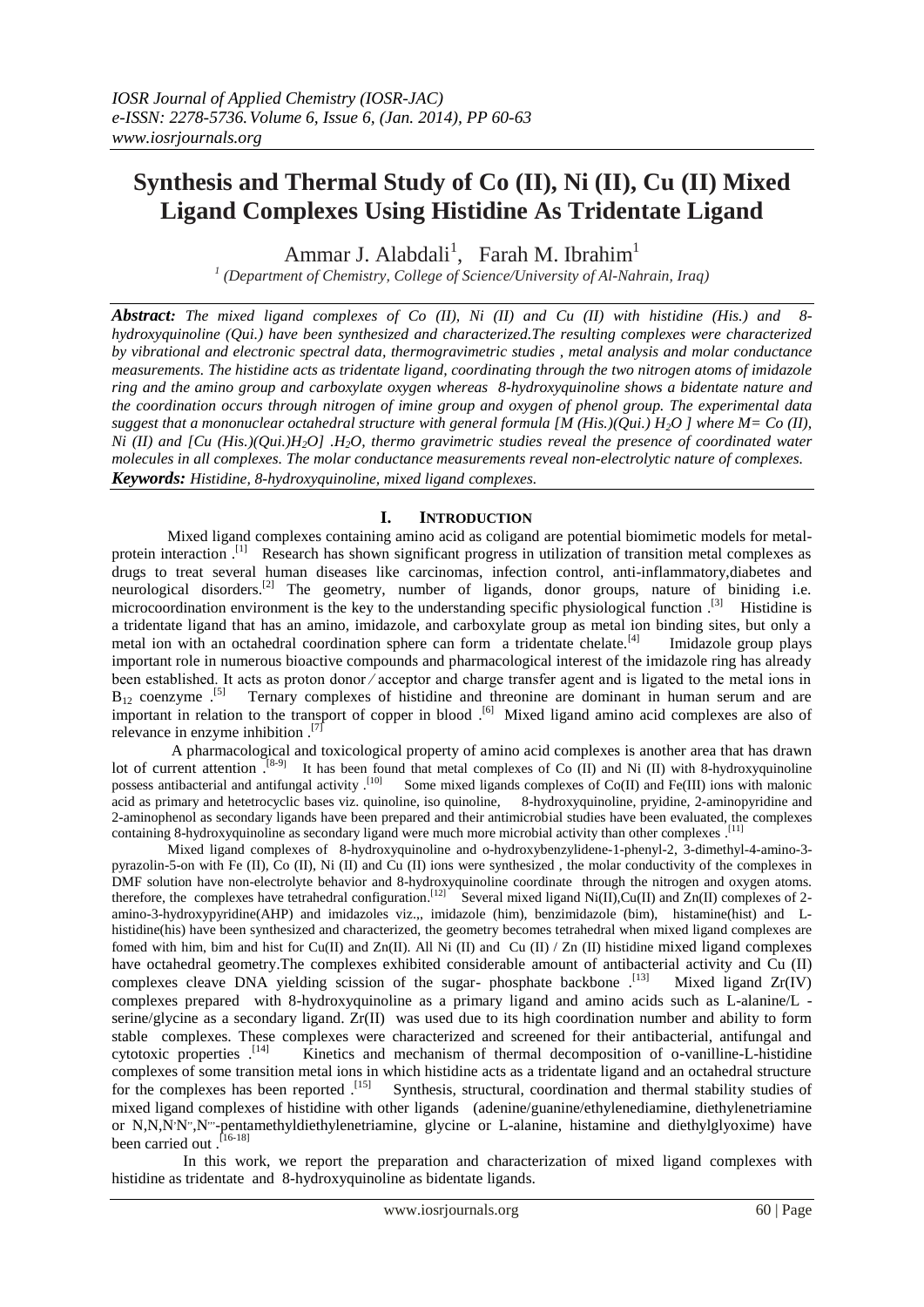# **II. EXPERIMENTAL**

### **2.1Chemicals**

Chemical reagents and starting materials were obtained from Fluka and BDH.

#### **2.2 Synthesis of mixed ligand complexes**

 A solution of histidine was prepared by dissolving it in one equivalent of sodium hydroxide. The solution of 8-hydroxyquinoline was prepared by dissolving it in ethanol. The solution of metal ions Co (II), Ni (II) and Cu (II) were prepared in one equivalent of hydrochloric acid. To prepare metal complex, the two dissolved ligands were mixed with 0.1 mol.L<sup>-1</sup> metal ion solution in 1:1:1 molar ratio at room temperature and the PH >7 with total volume equal to 10 ml, the mixing started with addition of histidine to metal then followed by adding 8-hydroxyquinoline. The PH of solution was adjusted by NaOH. The color of mixture was change and refluxed for 4 hours, the colored product was collected by filteration and washed several times with 50٪ ethanol-water mixture and dried in an oven at 50 ˚C for about one day.

#### **2.3 Instrumentation**

Melting points were recorded by using Gallenkamp M.F.B. 600.01F of melting point apparatus. Infrared spectra were recorded using FTIR 8300 Shimadzu as KBr disk in the range (4000 - 600) cm<sup>-1</sup> .UV-Visible spectra were measured using Shimadzu UV-Vis 160A Ultra-violet spectrophotometer at room temperature using silica cells of 1.0 cm length. The metal percent in the prepared complexes were determined using Shimadzu 680 cc-flame. Conductivity measurements of 0.001M ethanol solution of the complexes were measured at 25˚C by BC3020 Professional Bench top conductivity meter Trans instruments.

# **III. Results and Discussion**

 The physical properties of complexes are given in table 1 in addition to the molar conductance values with 0.001M in ethanol as a solvent at room temperature 25 °C which indicating non electrolyte behavior.

| ruote 1, 1 n joieur uuun ol hinneu ngunu eompleneo |                                                                   |                       |                |              |            |  |
|----------------------------------------------------|-------------------------------------------------------------------|-----------------------|----------------|--------------|------------|--|
| Compound                                           | Formula and                                                       | Color and             | Metal analysis | Molar        | Suggested  |  |
|                                                    | name                                                              | m.p.                  | Found (Calc.)  | Conductivity | Structure  |  |
|                                                    |                                                                   |                       |                | us           |            |  |
| HQCo                                               | [Co(his.)(quin.)]<br>Histidinatoquinolino<br>$\text{cobalt}(\Pi)$ | Green<br>200 °C       | 15.5(15.6)     | 3.21         | Octahedral |  |
| HONi                                               | [Ni(his.)(quin.)]<br>Histidinatoquinolino<br>nickelt(II)          | Light green<br>280 °C | 15.4(15.5)     | 17.63        | Octahedral |  |
| HOCu                                               | [Cu(his.)(quin.)]<br>Histidinatoquinolino<br>copper(II)           | Dark green<br>290 °C  | 14.9(15.8)     | 20.0         | Octahedral |  |

Table 1: Physical data of mixed ligand complexes

### **3.1 Ultraviolet-visible spectroscopy**

The octahedral Co (II) is known to has the following three spin allowed transition ( $v_1$ )  ${}^4T_1g$  (F)  $\rightarrow {}^4T_2g$  (F),  $(v_2)$  <sup>4</sup>T<sub>1</sub>g (F)  $\rightarrow$  <sup>4</sup>A<sub>2</sub>g (F) and  $(v_3)$  <sup>4</sup>T<sub>1</sub>g (F)  $\rightarrow$  <sup>4</sup>T<sub>2</sub>g (P) out of these, the first transition  $(v_1)$  usually occurs lower frequencies and is expected to appear beyond 1000 nm in the near infrared region. The position of  $(v_2)$  transition in Co (II) complex, however be ambiguous and is rather difficult to locate with certainty sometimes it appears as a shoulder on either side of the main absorption band  $(v_3$  transition, or in some cases it may not be observed at all  $[19]$  Thus in the present study of cobalt (II) complex, the transition obtained at 953 nm can be assigned as  $v_1$  transition. The main absorption band observed at 752 nm can be assigned as  $v_3$  transition. The position of  $v_2$  transition is not clear; other bands observed at 238,426 can be regarded as ligand field and charge transfer bands, respectively.

The band at 341 nm is typical ligand based transition. Ni(II) complex shows three bands with  $\lambda$  max value in the range 410, 740- 767 nm and around 916 nm, these bands assigned to the respective d-d transitions,  ${}^{3}A_{2}g$  (F)  $\rightarrow$   ${}^{3}T_{1}g$  (P),  ${}^{3}A_{2}g$  (F)  $\rightarrow$   ${}^{3}T_{1}g$  (F),  ${}^{3}A_{2}g$  (F)  $\rightarrow$   ${}^{3}T_{2}g$  (F) with Ni(II) ion the octahedral ligand field .<sup>[5]</sup>

The electronic spectrum of Cu (II) shows d-d transition at 680 nm  $\int_1^2 Eg \rightarrow T_2g$  (F) transition is more consistent with octahedral geometry .<sup>[5]</sup>

### **3.2 Infrared spectra of complexes**

 The characteristic vibrations modes of mixed ligand complexes are described in table 2. IR spectra of HQCo (m.p 200 °C), HQNi (m.p 280 °C) and HQCu (290 °C) complexes show a broad band in the range of 3450-3435 cm<sup>-1</sup> followed by another band in the range 800- 817 cm<sup>-1</sup>, which is due to characteristic of *υ*OH of coordinated water. An important feature of infrared spectra of the metal complexes with Qui. is the absence of O-H stretching vibration of the free phenol group O-H appear about 3150 cm<sup>-1</sup> region. A presence of v (C-O) band at 1215 cm<sup>-1</sup> in Qui. spectrum, shifting to the higher frequencies between 7-19 cm<sup>-1</sup> in the spectrum of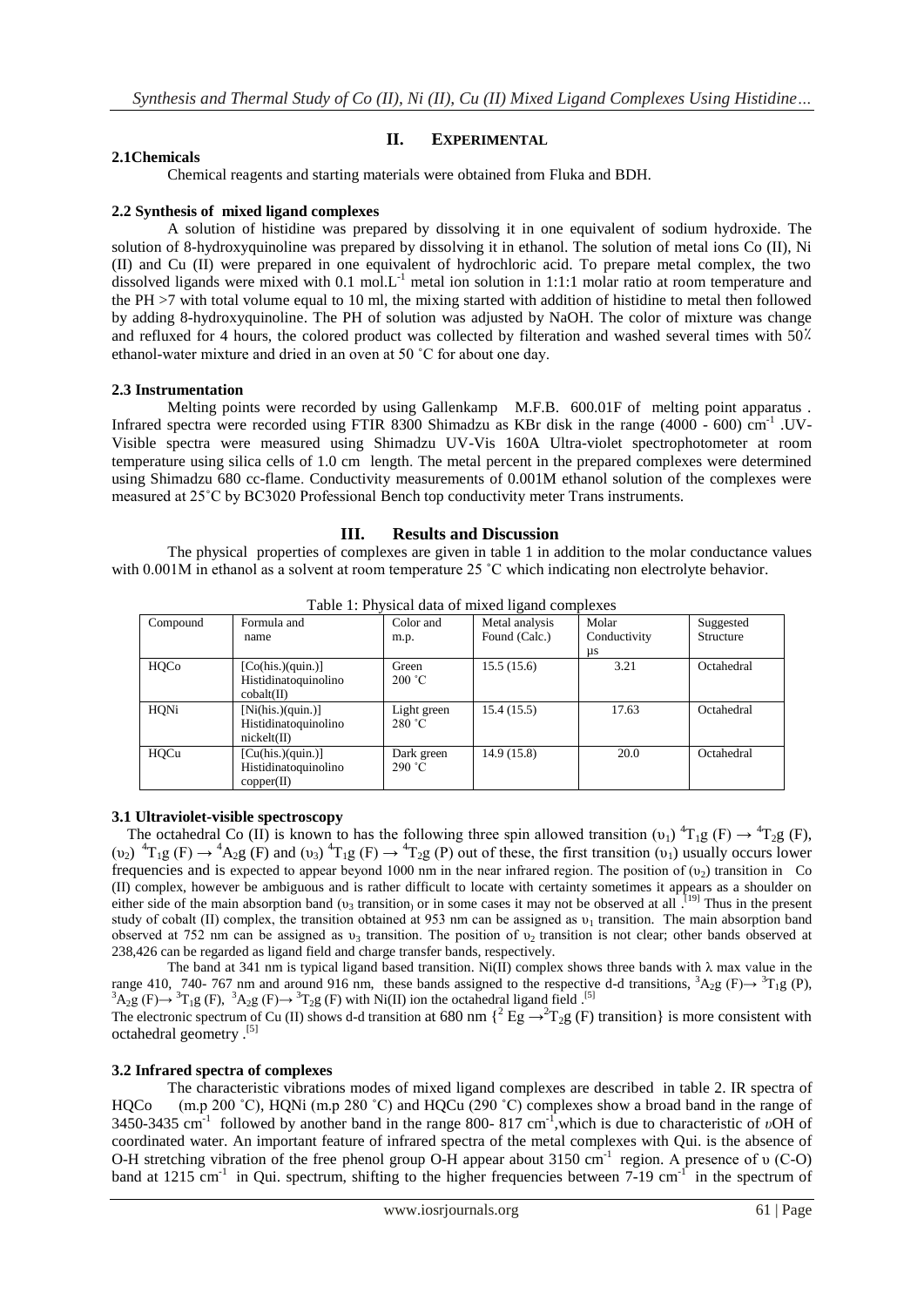mixed ligand complexes, indicating the coordination of phenolic oxygen to metal ion.<sup>[10]</sup> The  $v(C \Box N)$  band observed at 1575 cm<sup>-1</sup> in the spectrum of Qui. ligand, this band reduced in intensity with shifting to lower wave number1537 cm<sup>-1</sup> in the spectra of complexes, this indicates the coordination through nitrogen donor of Qui. with the metal .<sup>[13]</sup>

In amino acid *v* NH<sub>3</sub><sup>+</sup> appears in 3130-3030 cm<sup>-1</sup> region .<sup>[20]</sup> In the spectrum of His. it appears at 3082 cm<sup>-1</sup> but overlaps with other vibrations such as *vNH* (imidazole group) and *vCH* (heterocyclic + *vCH*<sub>2</sub> group □ 3016 cm<sup>-1</sup>). Theoretically υ NH<sub>3</sub><sup>+</sup> should vanish on coordination. In metal complexes, however, some broad band appears at  $\Box$  3300 cm<sup>-1</sup>, which must be arising from other vibrations appearing in this region.<sup>[21]</sup> In His. spectrum in plane deformation <sup>+</sup>) appears at 1633 cm<sup>-1</sup> which vanishs in metal complexes. The  $v_{\text{asym}}$ (COO) band of His. observed at 1633 cm<sup>-1</sup> is shifted to lower wave number 1600-1625 cm<sup>-1</sup> and the  $v_{sym}$  $(COO)$  mode observed 1413 cm<sup>-1</sup> in the spectrum of His. is found to be shifted to lower wave number 1377-1380 cm<sup>-1</sup> in the spectra of complexes indicating the coordination of carboxylic acid group via oxygen with metal. The magnitude of separation between these two vibrations (>200 cm<sup>-1</sup>) suggests that the coordination of carboxylate group is in unidentate fashion.<sup>[10]</sup> The imidazole exhibit a strong  $\overline{C} \Box N$  ring band in the region 1581-1577 cm<sup>-1</sup> which is shifted to 1535 cm<sup>-1</sup> in all complexes. This lower value of imidazole *v*C□ Nindicates that imidazole nitrogen in coordination with the metal ion in all the complexes.<sup>[5]</sup> The infrared of prepared complexes have shown weak bands in the range of  $(430-474)$  cm<sup>-1</sup> and  $(524-576)$  cm<sup>-1</sup> which was attributed to the  $v(M-O)$  and  $v(M-N)$  respectively. <sup>[4, 13]</sup>

| Compound | $v$ (O-H) | $v(C=N)$ | $v$ (C-O) | $v_{\text{asym}}$ (COO ),     | $v(C=N)$  |          | $v(M-O)$ |
|----------|-----------|----------|-----------|-------------------------------|-----------|----------|----------|
|          | phenol    | imine    | phenol    | $v_{sym}$ (COO <sup>-</sup> ) | imidazole | $v(M-N)$ |          |
| Qui      | 3150      | 1575     | 1215      |                               |           |          |          |
| His      |           |          |           | 1633                          | 1581      |          |          |
|          |           |          |           | 1413                          |           |          |          |
| HQCo     |           | 1537     | 1222      | 1625                          | 1535      |          | 440      |
|          |           |          |           | 1377                          |           | 528      |          |
| HQNi     |           | 1537     | 1234      | 1600                          | 1535      |          |          |
|          |           |          |           | 1379                          |           | 576      | 474      |
| HQCu     |           | 1537     | 1230      | 1600                          | 1535      |          | 430      |
|          |           |          |           | 1380                          |           | 524      |          |

Table 2: The characteristic bands of infrared spectra of the mixed ligand complexes

# **3.3 Thermal studies**

 The TG and DTA studies of complexes have been recorded in the helium gas at the constant heating rate of 20 °C/min. The complexes show gradual loss in weight due to decomposition by fragmentation with increasing temperature. Thermogravimetric curve of HQCo, HQNi and HQCu complexes show the presence of coordinated water and HQCu complex also show water molecule in outer of the coordination sphere.

Thermogram of these complexes shows the loss in weight corresponding to water molecules with moiety of histidine, followed by weight loss of 8-hydroxyquinoline as well as  $CO<sub>2</sub>$  moieties present in the complexes.<sup>[10,5]</sup> thermolysis data for complexes are given in table 3.

| Table). Thermorysis data for froco, from and frocu complexes. |                          |                          |               |        |                                      |                                 |  |  |
|---------------------------------------------------------------|--------------------------|--------------------------|---------------|--------|--------------------------------------|---------------------------------|--|--|
| NO.                                                           | Complex                  | Temperature<br>range, °C | . Weight loss |        | Decomposition product                | Liberate                        |  |  |
|                                                               |                          |                          | Found         | Calcd. |                                      | part                            |  |  |
|                                                               | $[CoC15H16N4O4]$         | 30-100                   | 17.2          | 18.5   | $[CoC_{12}H_{10}N_2O_4]$             | $C_3H_6N_2$                     |  |  |
| 1.                                                            |                          | 140-240                  | 5.5           | 7.9    | $[CoC11H8N2O3]$                      | H <sub>2</sub> O <sub>c</sub>   |  |  |
|                                                               |                          | 300-400                  | 31.7          | 34.2   | $[CoC2H2NO3]$                        | $C_9H_6N$                       |  |  |
|                                                               |                          | 600-730                  | 12.4          | 14.8   | [CoONH <sub>2</sub> ]                | CO <sub>2</sub> , C             |  |  |
| 2.                                                            | $[NiC_{15}H_{16}N_4O_4]$ | 110-190                  | 22.7          | 23.2   | $[NiC_{12}H_8N_2O_3]$                | $C_3H_6N_2$                     |  |  |
|                                                               |                          |                          |               |        |                                      | H <sub>2</sub> O                |  |  |
|                                                               |                          | 230-300                  | 6.2           | 6.3    | $[NiC_{10}H_8N_2O_3]$                | C                               |  |  |
|                                                               |                          | 315-500                  | 33.1          | 34.2   | $[NicH_2NO_3]$                       | $C_9H_6N$                       |  |  |
|                                                               |                          | 530-700                  | 13.8          | 15.8   | [NiO]                                | CO <sub>2</sub> NH <sub>2</sub> |  |  |
| 3.                                                            | $[CuC15H18N4O5]$         | 100-150                  | 23.2          | 24.7   | $[CuC11H13N2O4]$                     | H <sub>2</sub> O                |  |  |
|                                                               |                          |                          |               |        |                                      | $C_4H_5N_2$                     |  |  |
|                                                               |                          | 150-280                  | 10.5          | 11.7   | $[CuC10H8NO3]$                       | H <sub>2</sub> O                |  |  |
|                                                               |                          |                          |               |        |                                      | CH <sub>3</sub> N               |  |  |
|                                                               |                          | 280-400                  | 10.5          | 10.9   | [CuC <sub>9</sub> H <sub>8</sub> NO] | CO <sub>2</sub>                 |  |  |
|                                                               |                          | 400-800                  | 17.5          | 16.7   | [CuC <sub>5</sub> H <sub>3</sub> N]  | $C_4H_3O$                       |  |  |

Table3: Thermolysis data for HQCo, HQNi and HQCu complexes.

# **IV. Conclusion**

The evidences obtained from the above studies suggest an octahedral structure for HQCo, HQNi and HQCu with tridentate histidine ligand and bidentate 8-hydroxyquinoline ligand. The molar conductivity of